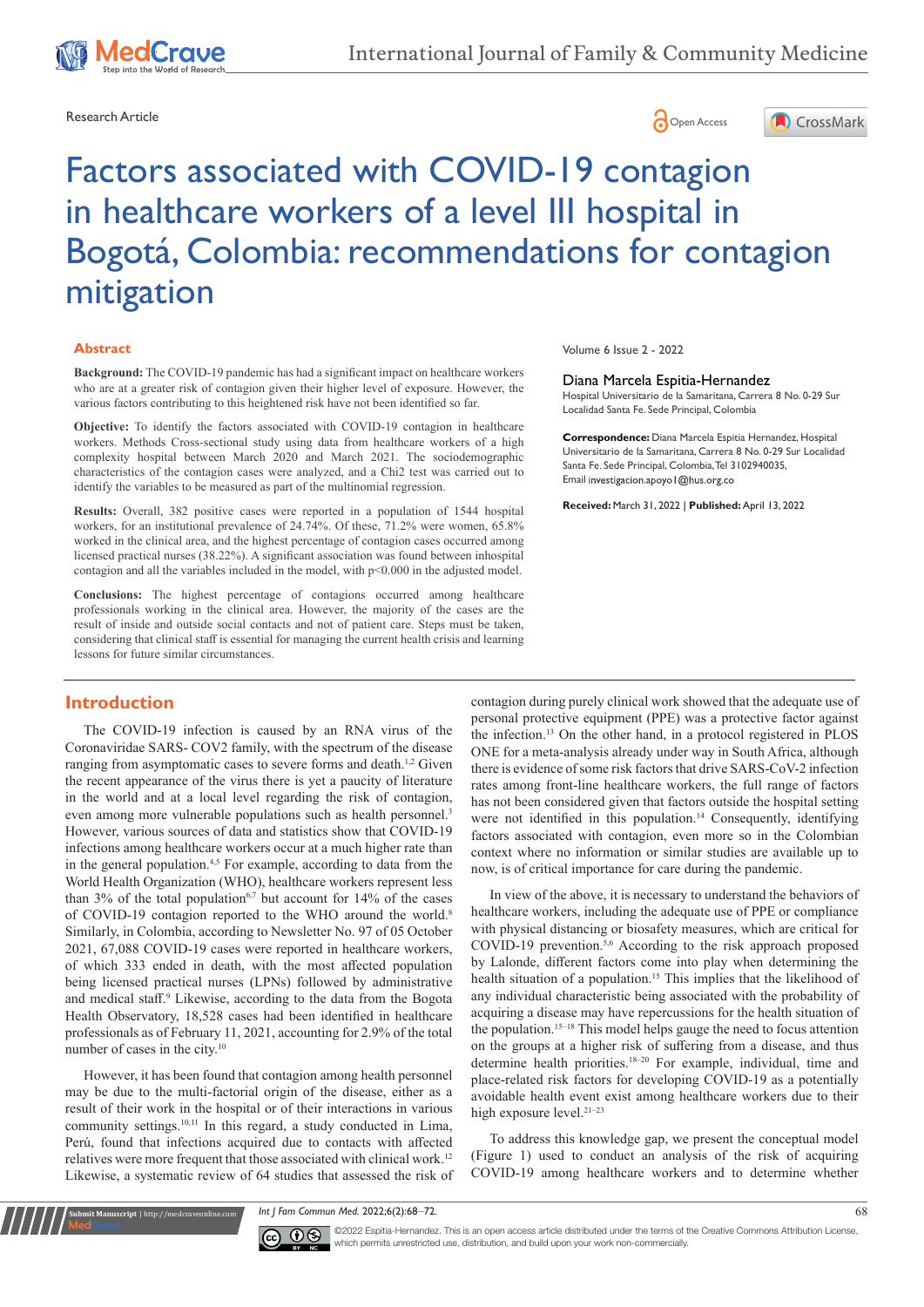contagion was attributable to physical exposure in the clinical setting or to other reasons such as social behavior, another factor which greatly influences contagion.23 The model of social determinants in hospital workers was also taken into account, because the coexistence of both community as well as clinical contagion in the healthcare staff has not been ascertained.<sup>24</sup> This explains the aim of identifying potential factors associated with COVID-19 contagion in workers from all the areas of a level III hospital in Bogota.



**Figure 1** Conceptual model of social determinants in health personnel using the risk factor approach: individual, place and time factors present in a high complexity hospital in Bogotá, Colombia.

Source: Authors.

# **Materials and methods**

## **Study population**

A cross-sectional study was conducted using data sourced from the epidemiology service of a level III hospital in Bogotá D.C., Colombia. All healthcare workers of the hospital with a positive PCR and/or specific antigen test for SARS-CoV2 between March 1, 2020 and March 31, 2021 were included. Workers with a PCR test of indeterminate result were excluded.

Because this study required inclusion of all positive individuals, there was no need to calculate sample size. A total of 382 hospital workers between the ages of 18 and 64 years were included. Data available for these workers included sociodemographic (age, gender, place of residence, transportation type), comorbidities, work-related factors (job, area of work, physical setting) and infection-related factors (social contact inside and outside the hospital, adequate PPE use, presence in crowded places, other risky work).

## **Data collection**

A hospital database was developed using the reports from the clinical laboratory for tests done in the hospital and from occupational health and safety for extrainstitutional cases.<sup>25</sup> After each report was received, data were collected by the epidemiology area which then called each of the participants to inform them of the result and establish the epidemiological fence using the survey, generating the variables of interest for the study.

## **Variables and categories**

Data on sociodemographic variables (age, gender, health insurance, occupational insurance, place of residence, type of transportation), comorbidities, and work-related factors (job, area of work, physical setting) were obtained from the epidemiological fence provided by the participants during the telephone calls. Infection-related factors were obtained from the questions designed to evaluate extra-institutional social contact: Do you work at another hospital? Who do you live with? What do the people you live with do? Has any of your family members had COVID-19-related symptoms in the past 10 days? Has any of your family members had a positive PCR or specific antigen test for COVID-19 in the past 10 days?

Other questions were used to enquire about social contact: Have you visited anyone or received any visits in the past 10 days? If the answer is yes, have these people exhibited symptoms? If that is so, Do these people have a PCR test? Is it positive? Another question was, "Have you been in contact with a person with confirmed COVID-19"? If the answer was "yes," the next questions was about the place of contact: institutional, family or social. The final question was: In the past 5 to 10 days, have you been in a crowded, poorly ventilated place (public transportation, social or family gatherings, shopping mall, retailers of basic goods [supermarkets], banks, medical care [appointments, consultations, testing])?

The variables were classified in three categories: 1) Contagion hypothesis, determined according to the qualified epidemiological evaluation by a professional who rated it as likely external, internal or undetermined in those cases in which more than one variable was found (external, internal or undetermined). 2) Cause of the infection, which was reported by the patients with positive contacts (healthcare, crowded places, other risky work, public transportation, social family contact, social external contact and in-hospital social contact). 3) Sociodemographic characteristics, where the age variable was classified into six groups (18-25, 26-33, 34-41, 42-49, 50-57, 58- 64 years).

## **Statistical analysis**

A descriptive analysis was initially performed for continuous variables measured as central trend, mean, median, mode and standard deviation (SD).<sup>26</sup> On the other hand, a prevalence and proportion analysis was performed for nominal variables, describing distributions, frequencies and percentages.<sup>26</sup>

Likewise, univariate, bivariate and multivariate analyses were performed using the Chi2 test to compare the frequency of qualitative variables and test the significance of the differences in the characteristics related to the cause of the infection. When the *p* value of Chi2 test was  $\leq 0.26$ , the variable was included in a multinomial logistic regression model.

Finally, multinomial regression adjusting the model by sociodemographic factors (age, gender and work area), work-related factors (job, area of work, physical setting) was performed in order to determine factors associated with COVID-19 contagion; *p* values of less than 0.05 were considered statistically significant.

The statistical analysis was carried out using the Stata/SE 17.0 software package for Mac (Intel 64-bit) (Copyright 1985-2021 StataCorp LLC). This study was approved by the Ethics Committee of the Andes University Governance School and by the Research Ethics Commission of Samaritana University Hospital.

## **Results**

## **Characteristics of the workers**

Out of the 1544 hospital associates, a total of 382 workers with positive test results were studied, for a 24.74% institutional prevalence of positive cases (absolute frequency [AF] 382, relative frequency [RF] 0.24). The sociodemographic characteristics and working conditions of these cases are shown in Table 1**.** The mean age of the participants in the study was 39.09±10.73 years and 71.2% were women; the majority (70.68%) had no comorbidities, and the most frequent comorbidities were vascular disease/arterial

**Citation:** Espitia-Hernandez DM. Factors associated with COVID-19 contagion in healthcare workers of a level III hospital in Bogotá, Colombia: recommendations for contagion mitigation. *Int J Fam Commun Med.* 2022;6(2):68‒72. DOI: [10.15406/ijfcm.2022.06.00267](https://doi.org/10.15406/ijfcm.2022.06.00267)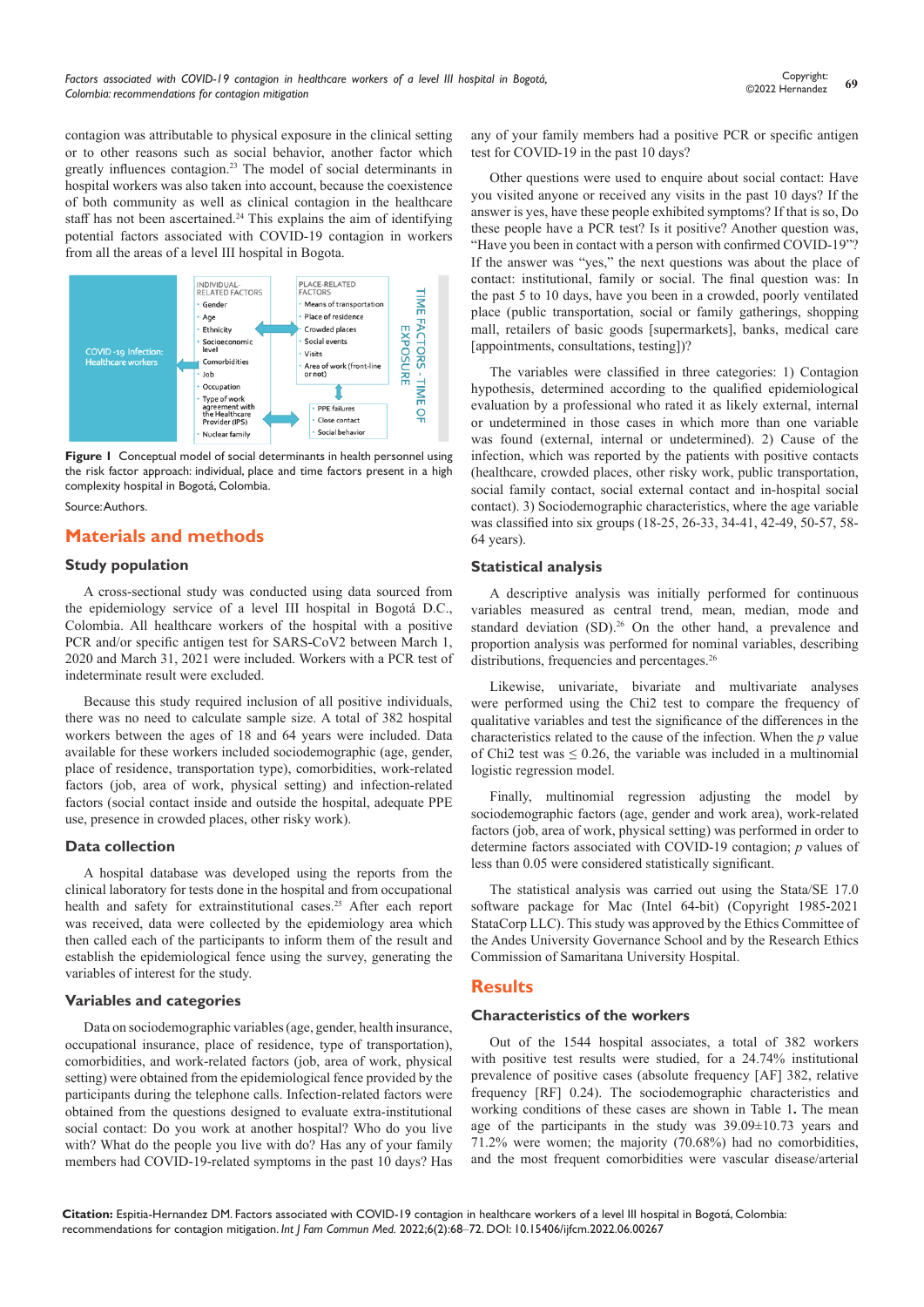hypertension in 26 individuals (6.81%) and hypothyroidism in 3.93%. Regarding characteristics and work conditions, the highest percentage of individuals with a positive PCR test worked in the clinical area (65.18%) and the job with the highest number of positive reports was licensed practical nursing, accounting for 35.83% of cases, followed by administrative staff (21.73%).

**Table 1** Some demographic and occupational characteristics of the study population (*N* = 382)

| Age           | Mean (SD)                              | 39.09 (10.73) |
|---------------|----------------------------------------|---------------|
|               | Min-Max                                | $18 - 64$     |
| Gender        | Female                                 | 272 (71.2)    |
|               | Male                                   | 110(28.8)     |
| Comorbidities | None                                   | 270 (70.68)   |
|               | Vascular disease/Arterial hypertension | 26(6.81)      |
|               | Hypothyroidism                         | 15(3.93)      |
|               | Chronic respiratory disease            | 13(3.4)       |
|               | Immunosuppression/cancer               | 13(3.4)       |
|               | <b>Diabetes</b>                        | 12(3.14)      |
|               | Obesity                                | 9(2.36)       |
|               | Asthma                                 | 8(2.09)       |
| Work area     | Administrative                         | 83 (21.73)    |
|               | Clinical                               | 249 (65.18)   |
|               | Support services                       | 50 (13.09)    |
| Job           | Licensed practical nurse               | 137 (35.86)   |
|               | Administrative                         | 83(21.73)     |
|               | General service assistant              | 62(16.23)     |
|               | Physician                              | 39 (10,21)    |
|               | Nurse                                  | 37 (9,69)     |
|               | Physical therapist                     | 17(4.45)      |
|               | Bacteriologist                         | 7(1.83)       |

Source: Authors. Data are presented as n (%), unless otherwise indicated. Max, maximum; Min, minimum; SD, standard deviation.

# **Type of contagion**

In the interviews with the epidemiology professional, 25.39% of the participants reported in-hospital contagion (AF 97, RF 0.25), 68.32% external contagion (AF 261, RF 0.68) 6.28% undetermined (AF 24, RF 0.06). Moreover, regarding contagion distribution by mean age in the groups, it was found that out of the total, social contagion accounted for 56.67%, followed by the use of poorly ventilated public transportation (12.78%), healthcare contagion (11.67%), presence in crowded places (8.61%), and close contact in another work setting  $(7.5\%)$ .

Figure 2 shows the distribution of contagion by work area for the administrative, clinical and support services categories, by in-hospital, external or undetermined type of contagion. All cases of front-line staff caring for confirmed or suspected COVID-19 belong to in-hospital contagion. On the other hand, infection due to presence in crowded places, use of public transportation and place of residence, correspond to external infection in administrative, healthcare and support services staff. Finally, contagion due to close social contact with an individual with suspected or positive infection in a setting outside the hospital was found in 41.34% (AF 148 RF 0.41) and in 15.36% (AF 55 RF 0.15) for the in-hospital setting. On the other hand, contagion inside and outside the hospital among health personnel working with patients was found in 43.19% (AF 165 RF 0,43) and 17.54% (AF 67 RF 0.17), respectively, while undetermined cases were found in 4.45% (AF 17 RF 0.04). Among administrative staff, external contagion was found in 15.71% (AF 60 RF 0.15), internal in 4.71% (AF 18 RF 0.04); and for support services staff, external contagion was found in 9.42% (AF

36 RF 0.09), and in-hospital contagion was found in 3.14% (AF 12 RF 0.03).



**Figure 2** Probable contagion by work area, broken down by external, internal or undetermined.

Source: Authors.

#### **Factors associated with COVID-19 in health personnel**

The *Chi-2* test was used to evaluate the difference in the proportion of people with contagion by job, age, gender, comorbidities, area of work and external cause, and found a statistical relation, except for gender, comorbidity and area of work**.** The type of contagion was considered as a dependent variable, while potential causal variables were considered as independent variables. It was found that infection was associated with presence in poorly ventilated places, the use of public transportation, social contact and place of residence, with a statistically significant *p* value both in the crude and the adjusted model.

# **Discussion**

## **Context**

According to the risk approach used, healthcare workers are exposed to other time, place and individual factors different from those that are present in their workplace, which can make them more prone to contagion.17,24 During the COVID-19 pandemic, measures have been implemented to slow down the speed of contagion in all population groups. Similarly, extensive protocols have been implemented for healthcare workers, in particular when it comes to caring for patients with suspected or confirmed infection.<sup>27-30</sup> However, there is little information and no guidance to establish in and out-of hospital protocols for healthcare workers or to glean insights regarding a higher risk of contagion based on actual results pertaining to the factors that contribute to the spread of the infection. There is literature that assesses the risk of contagion during work, and the use of PPE has been extensively studied in the healthcare setting.<sup>12,14</sup> Some studies state that although there is evidence regarding some risk factors that drive the rates of SARS-CoV-2 infection among front-line healthcare workers, there are gaps in terms of the identification of factors that affect this population outside the hospital setting.<sup>14</sup>

## **Implications**

Based on the risk model approach, this study showed that workers of all areas in a level III hospital in Bogotá, Colombia, have placerelated risk factors associated with exposure such as poorly ventilated places, working in a different site with greater exposure to COVID-19,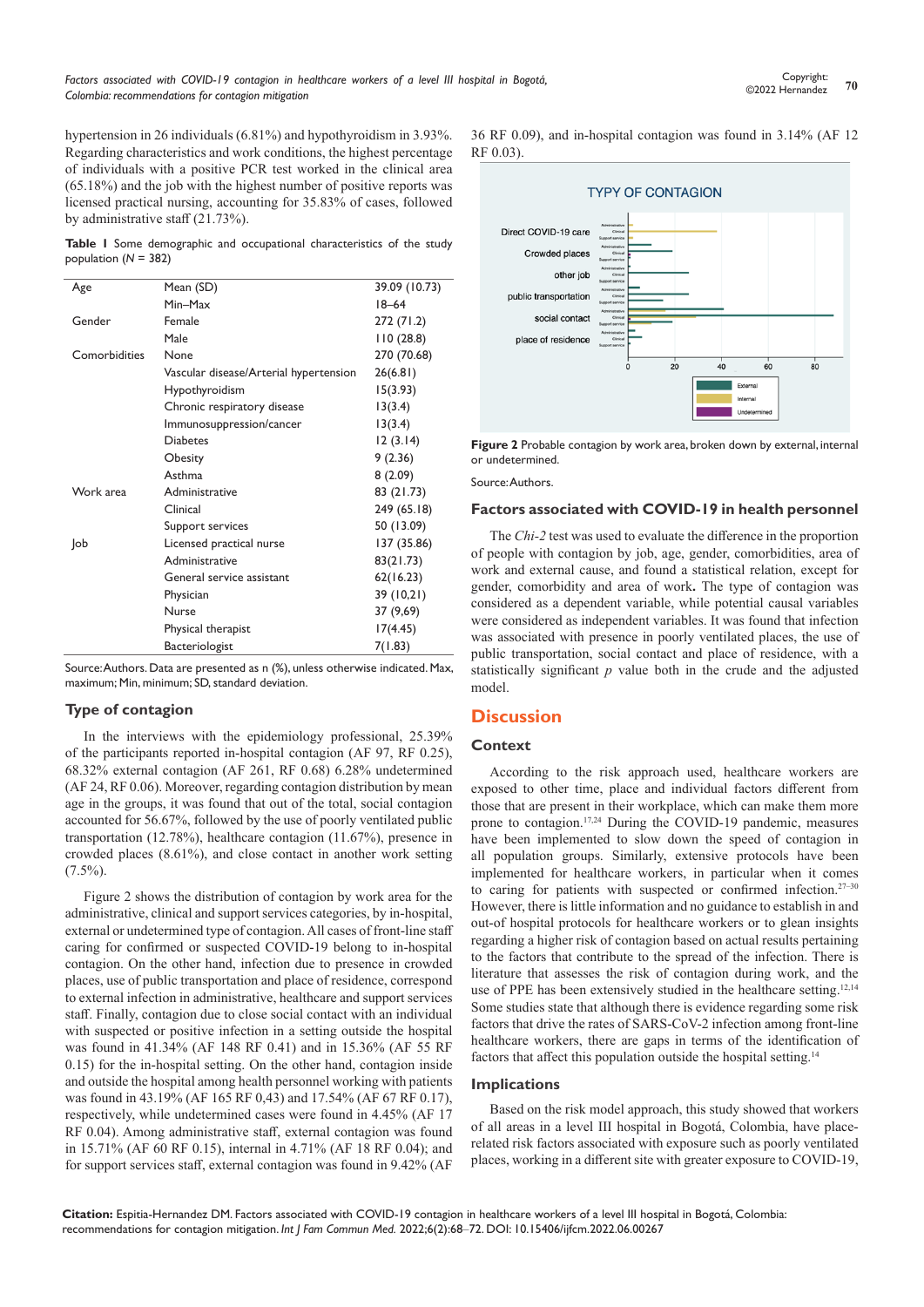the use of public transportation, and the place of residence.<sup>5,15</sup> They also have individual-related factors that show a statistically significant association; these include job and comorbidities, considering that distribution by disease and job was different when the Chi2 test was used.

On the other hand, the highest proportion of hospital-acquired infections occurred among the clinical staff, but it was mostly due to internal and external social contact than to direct health care. Likewise, the administrative staff also experience in-hospital contagion, almost always due to social contact inside the hospital. This contact is to be understood as close contact for more than 15 minutes without personal protective equipment, usually during meals and social celebrations with colleagues and fellow workers. This shows that healthcare workers are highly vulnerable to the infection and self-care measures in non-clinical settings appear to fail in all jobs and work areas, both clinical as well as administrative. Therefore, it is important to create awareness among workers in all areas about the risk of acquiring the COVID-19 infection in external settings and during social events.

## **Strengths and limitations**

This is the first study carried out in Colombia to evaluate risk factors in healthcare workers and their prevalence in all areas of a high complexity hospital. It was conducted in a departmental hospital with a low number of workers with a positive PCR test, which limits generalization of the findings.11,24 Although most of our findings were consistent with previous studies conducted in other parts of the world, we recommend large-scale meta-centric studies in public and private hospitals.12,14 Our study did not evaluate protective factors such as vaccination because the vaccination program had not started in the hospital at the time the cases were evaluated. Future publications could consider studies to assess pre and post-vaccination prevalence. Finally, the cross-sectional design of the study is a limitation.

# **Conclusion**

- I. It is crucial to include external contacts in healthcare workers in order to break the transmission chain. Existing laws and workplace policies must be strengthened in order to create safe workplaces for all hospital areas, including non-clinical settings.
- II. The findings of this study provide reference evidence on the prevalence and related factors of the COVID-19 infection in a high complexity hospital in Colombia, and they can be used to drive preventing measures, including stronger enforcement of policies designed to fight this and any other future pandemics.
- III. The highest percentage of contagions was found among healthcare workers in direct contact with patients. However, this contagion is predominantly driven by social contact, the use of public transportation or presence in crowded places without adequate PPE.
- IV. It is important to create and implement public policies designed to reinforce awareness among healthcare workers of their critical role in managing and mitigating the pandemic and how they must implement more precautionary measures in their social and personal environments. It is also important to create public policies specifically aimed at fostering safe environments in all areas of healthcare provider institutions (IPS) (27–30), without affecting their ability to operate smoothly, given their critical role in controlling the pandemic. These include biosafety protocols for non-clinical areas where social contact among workers still occurs, such as dining halls, cafeterias, eateries and other places in the hospital where social events that pose a risk to healthcare workers may occur.
- V. There is a need for public policies mandating healthcare providers (IPS) to adopt measures designed to reduce the risk of contagion among workers in unavoidable situations outside work, as is the case of public transportation. The implementation of bus routes covering the different areas of the city is an example. This could avoid exposure of healthcare workers to crowded conditions in the public transportation system.
- VI. Lessons learnt from the COVID-19 pandemic must be taken into account for similar situations in the future, including these recommendations for mitigating contagion and transmission.

# **Acknowledgements**

This research would not have been possible without the support from Doctor Luis Jorge Hernández who contributed to the methodological development of the project, the help from Doctor Diego Iván Lucumi Cuesta in ensuring methodological rigor, and the comments from Doctors Diana Sofía Ríos and Andrés Mauricio García Sierra which were crucial inputs for the development of this paper. Finally, we are grateful to doctor Guillermo Alberto León García, deputy director of medical education and research for his unfailing support throughout this endeavor.

# **Conflicts of interest**

The authors declare having no conflicting financial interest or personal relations that could have influenced the work reported in this paper.

# **Funding**

No specific funding was received from public, private or nonprofit organizations for this research.

# **References**

- 1. [Berlin DA, Gulick RM, Martinez FJ. Severe Covid-19.](https://www.nejm.org/doi/pdf/10.1056/NEJMcp2009575) *New England Journal of Medicine*[. 2020;383\(25\):2451–2460.](https://www.nejm.org/doi/pdf/10.1056/NEJMcp2009575)
- 2. [Gandhi RT, Lynch JB, del Rio C. Mild or Moderate Covid-19.](https://www.nejm.org/doi/full/10.1056/nejmcp2009249) *New [England Journal of Medicine](https://www.nejm.org/doi/full/10.1056/nejmcp2009249)*. 2020;383(18):1757–1766.
- 3. [Lotfi M, Hamblin MR, Rezaei N. COVID-19: Transmission, prevention,](https://pubmed.ncbi.nlm.nih.gov/32474009/)  [and potential therapeutic opportunities.](https://pubmed.ncbi.nlm.nih.gov/32474009/) *Clinica chimica acta; [international journal of clinical chemistry](https://pubmed.ncbi.nlm.nih.gov/32474009/)*. 2020;508:254–266.
- 4. [Erdem H, Lucey DR. Healthcare worker infections and deaths due](https://pubmed.ncbi.nlm.nih.gov/33130210/)  [to COVID-19: A survey from 37 nations and a call for WHO to post](https://pubmed.ncbi.nlm.nih.gov/33130210/)  national data on their website. *[International Journal of Infectious](https://pubmed.ncbi.nlm.nih.gov/33130210/)  Diseases*[. 2021;102:239–241.](https://pubmed.ncbi.nlm.nih.gov/33130210/)
- 5. Moreno-Casbas MT. COVID-19 en nombre del GS y G de profesionales de la salud trabajando en la pandemia, SANICOVI I del G. Factors related to SARS-CoV-2 infection in healthcare professionals in Spain. The SANICOVI project. *Enfermeria clinica (English Edition)*. 2020;30(6):360–3670.
- 6. [Bashirian S, Jenabi E, Khazaei S, et al. Factors associated with](https://pubmed.ncbi.nlm.nih.gov/32360337/)  [preventive behaviours of COVID-19 among hospital staff in Iran in](https://pubmed.ncbi.nlm.nih.gov/32360337/)  [2020: an application of the Protection Motivation Theory.](https://pubmed.ncbi.nlm.nih.gov/32360337/) *Journal of Hospital Infection*[. 2020;105\(3\):430–433.](https://pubmed.ncbi.nlm.nih.gov/32360337/)
- 7. [Kirby T. Evidence mounts on the disproportionate effect of COVID-19](https://pubmed.ncbi.nlm.nih.gov/32401711/)  on ethnic minorities. *[The Lancet Respiratory medicine](https://pubmed.ncbi.nlm.nih.gov/32401711/)*. 2020;8(6):547– [548.](https://pubmed.ncbi.nlm.nih.gov/32401711/)
- 8. [Pappa S, Ntella V, Giannakas T, et al. Prevalence of depression,](https://pubmed.ncbi.nlm.nih.gov/32437915/)  [anxiety, and insomnia among healthcare workers during the COVID-19](https://pubmed.ncbi.nlm.nih.gov/32437915/)  [pandemic: A systematic review and meta-analysis.](https://pubmed.ncbi.nlm.nih.gov/32437915/) *Brain, Behavior, and Immunity*[. 2020;88:901–7.](https://pubmed.ncbi.nlm.nih.gov/32437915/)

**Citation:** Espitia-Hernandez DM. Factors associated with COVID-19 contagion in healthcare workers of a level III hospital in Bogotá, Colombia: recommendations for contagion mitigation. *Int J Fam Commun Med.* 2022;6(2):68‒72. DOI: [10.15406/ijfcm.2022.06.00267](https://doi.org/10.15406/ijfcm.2022.06.00267)